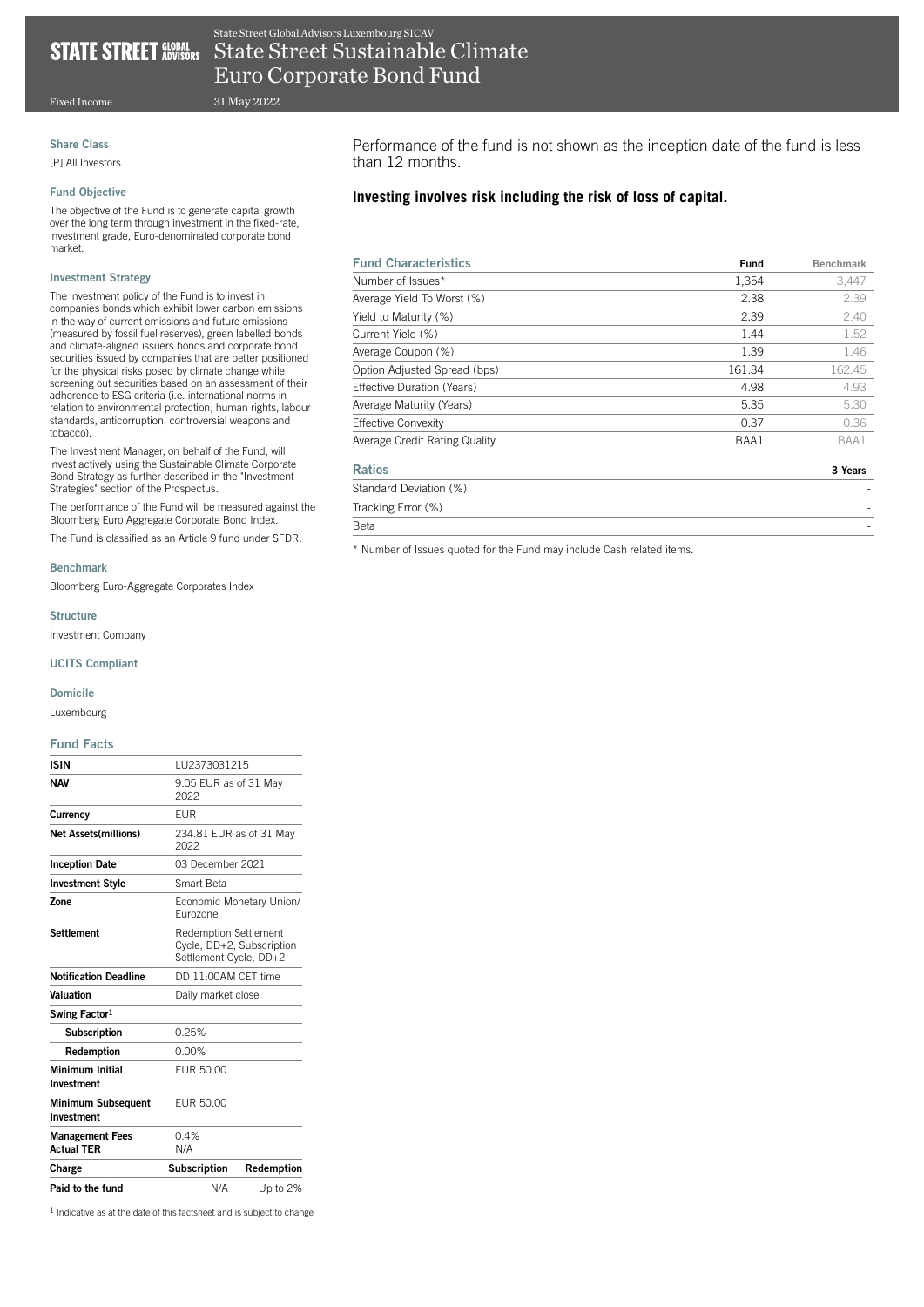## **State Street Sustainable Climate Euro Corporate Bond Fund** 31 May 2022 State Street Global Advisors

| <b>Country Allocation</b> | <b>Fund</b><br>(% ) | Benchmark<br>(% ) |
|---------------------------|---------------------|-------------------|
| <b>United States</b>      | 21.20               | 20.03             |
| France                    | 18.98               | 20.64             |
| Germany                   | 15.68               | 14.28             |
| United Kingdom            | 7.50                | 8.64              |
| Spain                     | 6.76                | 5.76              |
| <b>Netherlands</b>        | 5.45                | 5.47              |
| Italy                     | 3.89                | 4.76              |
| Switzerland               | 3.08                | 3.09              |
| Sweden                    | 2.64                | 2.85              |
| Australia                 | 2.31                | 2.00              |
| Other                     | 12.51               | 12.47             |
| <b>Total</b>              | 100.00              | 100.00            |

| <b>Credit Rating Exposure</b><br><b>Allocation</b> | Fund<br>(% ) | <b>Benchmark</b><br>(% ) |
|----------------------------------------------------|--------------|--------------------------|
| Aaa                                                | 0.35         | 0.29                     |
| Aa                                                 | 5.56         | 7.05                     |
| Α                                                  | 40.42        | 39.09                    |
| Baa                                                | 53.67        | 53.57                    |
| <b>Total</b>                                       | 100.00       | 100.00                   |

| <b>Sector Allocation</b> | Fund<br>(% ) | <b>Benchmark</b><br>(% ) |
|--------------------------|--------------|--------------------------|
| Corporate - Finance      | 48.21        | 43.04                    |
| Corporate - Industrial   | 44 13        | 49.54                    |
| Corporate - Utility      | 757          | 742                      |
| Cash                     | N 09         |                          |
| Total                    | 100.00       |                          |



For More Information

Visit our website www. ssga.com or contact your representative SSGA office.

## SSGA Belgium

+32 (0) 2 663 2016

SSGA France

+33 (0) 1 44 45 40 48

SSGA Germany +49 (0) 89 55878 999

SSGA Ireland +353 (1) 776 3188 / +353 (1)

776 3029 SSGA Italy

+39 02 3206 6121

SSGA Middle East & Africa +971 2 245 9000

## SSGA Netherlands

+31 (0) 20 718 1701

SSGA Switzerland

+41 (0) 44 245 7099

SSGA United Kingdom

+44 (0) 20 3395 2333

| <b>Maturity Allocation</b> | <b>Fund</b><br>(% ) | <b>Benchmark</b><br>(% ) |
|----------------------------|---------------------|--------------------------|
| $0 - 1$ Year               | 0.09                |                          |
| $1 - 3$ Years              | 27.95               | 28.60                    |
| 3 - 5 Years                | 27.50               | 28.27                    |
| 5 - 7 Years                | 20.97               | 19.24                    |
| 7 - 10 Years               | 14.96               | 16.05                    |
| 10 - 20 Years              | 8.01                | 7.47                     |
| $> 20$ Years               | 0.52                | 0.36                     |



#### Source: SSGA.

Characteristics, Credit Rating Exposure Allocation, country allocations and sectors shown are as of the date indicated at the top of this factsheet and are subject to change. Within Country Allocation, 'Other' denotes the consolidation of any countries which are not already included in the Fund's top 10.

Credit quality rating is based on an average of Moody's, S&P, and Fitch.

#### **PLEASE NOTE THAT FULL DETAILS OF UNDERLYING FUND HOLDINGS CAN BE FOUND ON WWW.SSGA.COM**

Marketing Communication – General Access. Professional Clients Only.<br>This material is for your private information. The information provided does not constitute investment advice as such term is defined under the Markets i Instruments Directive (2014/65/EU) or applicable Swiss regulation and it should not be relied on as such. There is no representation or warranty as to the accuracy of the information and State Street shall have no liability for decisions based on such information.

The funds are not available to U.S. investors. Please refer to the Fund's latest Key Investor Information Document and Prospectus before making any final investment **decision. The latest English version of the prospectus and the KIID can be found at www.ssga.com. A summary of investor rights can be found here: https://www.ssga.com/ library-content/products/fund-docs/summary-of-investor-rights/ssga-investors-rights-summary-template-non-etf-Lux.pdf Note that the Management Company may decide to terminate the arrangements made for marketing and proceed with de-notification in compliance with Article 93a of Directive 2009/65/EC.**

This communication is directed at professional clients (this includes Eligible Counterparties) who are deemed both Knowledgeable and Experienced in matters relating to investments.

**The information contained in this communication is not a research recommendation or 'investment research' and is classified as a 'Marketing Communication' in accordance with the Markets in Financial Instruments Directive (2014/65/EU) or applicable Swiss regulation. This means that this marketing communication (a) has not been prepared in accordance with legal requirements designed to promote the independence of investment research (b) is not subject to any prohibition on dealing ahead of the dissemination of investment research.**

"Bloomberg®" and all Bloomberg Indices are service marks of Bloomberg Finance L.P. and its affiliates, including Bloomberg Index Services Limited ("BISL"), the administrator of the index (collectively, "Bloomberg") and have been licensed for use for certain purposes by State Street Bank and Trust Company, through its State Street Global Advisors division ("SSGA"). Bloomberg is not affiliated with SSGA, and Bloomberg does not approve, endorse, review, or recommend any SSGA product. Bloomberg does not guarantee the timeliness, accurateness, or completeness of any data or information relating to any SSGA product.

The trademarks and service marks referenced herein are the property of their respective owners. Third party data providers make no warranties or representations of any kind relating to the accuracy, completeness or timeliness of the data and have no liability for damages of any kind relating to the use of such data.

The whole or any part of this work may not be reproduced, copied or transmitted or any of its contents disclosed to third parties without SSGA's express written consent.